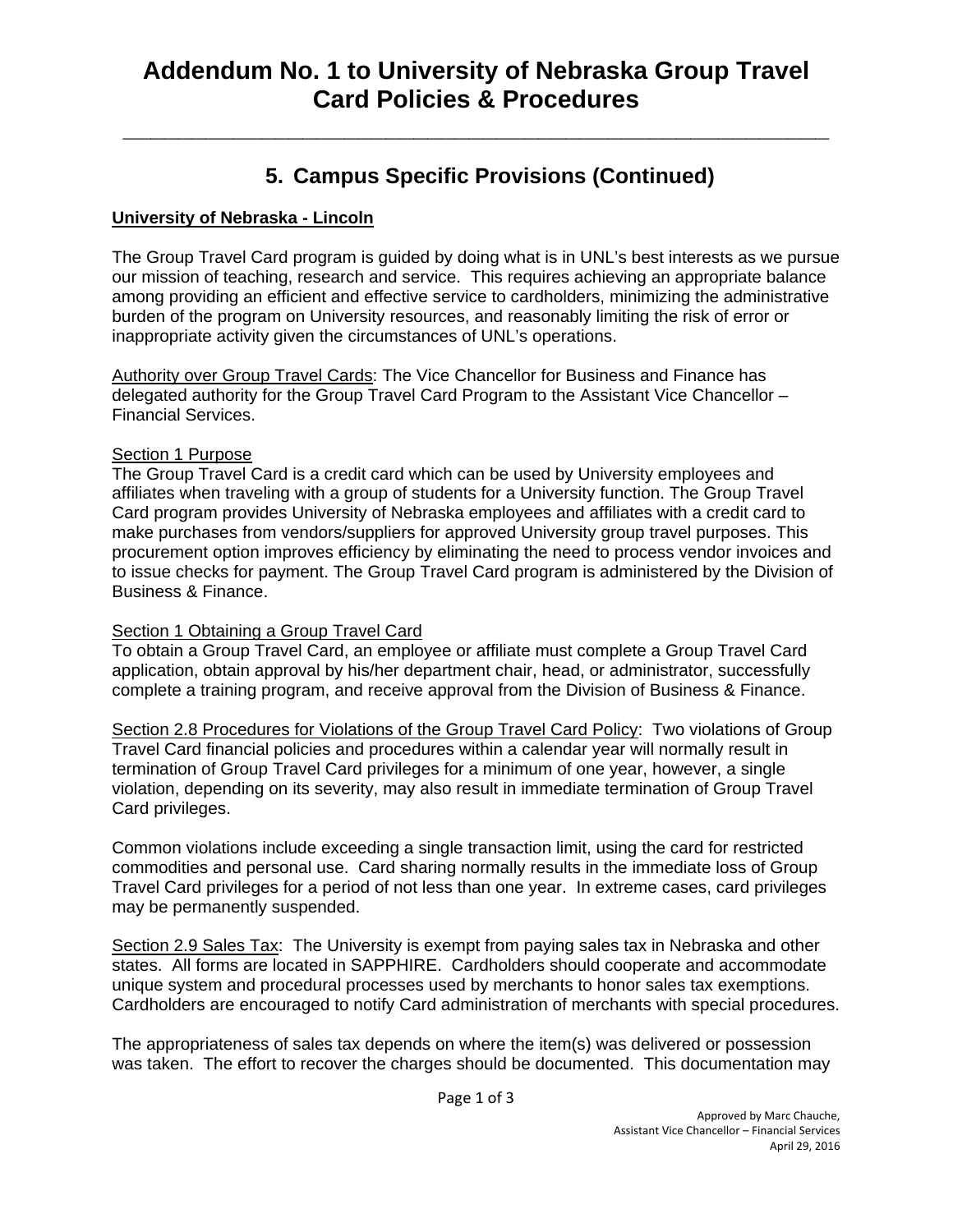be in the form of a fax, e-mail, or manual notations of verbal communication made with the merchant. If a merchant's normal business practice precludes reimbursement, please contact Card administration for assistance.

Section 2.10 Group Travel Card Limits: Group Travel Card limits (i.e., individual transaction or monthly total) may be adjusted temporarily or permanently. Individuals able to request limit changes include the Departmental Head/Chair and the Approving Official. Requests should be submitted in writing to the Manager of Card Programs, at pcard@unl.edu. Requests should include whether the change is temporary or permanent, reason(s) for change and an identification of the cardholder(s) involved.

Section 2.11 Group Travel Card Utilization: Card administration reviews open accounts and closes those with insufficient activity to maintain. The risk of error with inactive or low activity accounts is higher than with active accounts because the processes and limitations are not applied often enough to recall with a high degree of certainty. If the business needs of a former cardholder change such that sufficient travel card activity will be incurred, a new card may be obtained at the completion of training. E-mail notification of cancelation will be sent to the cardholder. One example of insufficient activity is no purchases in three to six months.

Section 2.12 Purchasing Card Exceptions: Policy exceptions may be granted, in advance of the purchase, either temporarily or permanently. Individuals able to request policy exceptions include the Department Head/Chair and the Approving Official. Requests should be submitted in writing to the Assistant Vice Chancellor – Financial Services at pcard@unl.edu. The Assistant Vice Chancellor – Financial Services may delegate this authority. Written approval should be filed with the purchase or within the business office.

Section 2.13 Purpose for Merchant Category Codes: Changes to Merchant Category Codes may be temporary or permanent. Individuals able to request a Merchant Category Code change include the Department Head/Chair and the Approving Official. The request should be addressed to the Manager of Card Programs at pcard@unl.edu.

Section 3.00 Attempts on the Card (aka Declines): Attempts on cards are transactions declined by the Group Travel Card bank. Declined transactions are reviewed regularly for compliance and may result in a violation, depending upon the nature of the purchase. Common declines result when:

- a cardholder's single or monthly purchase limit is exceeded;
- a merchant provides inaccurate cardholder's address, zip code card expiration month/year or a CVC code;
- the bank suspects a purchase as suspicious; high risk or activity is fraudulent;
- a foreign merchant is involved;
- a closed account is used: and
- a restricted commodity (MCC) or merchant is used.

When a card is declined, a cardholder should verify the accuracy of the address, expiration and CVC information used by the merchant and that the limits are appropriate. Card administration can be contacted for additional assistance.

Section 3.01 Contact Information: Cardholders should report a lost, stolen, or damaged card, fraud or a disputed item to the Group Travel Card bank's customer service, as identified on the back of the card. The Group Travel Card bank's fraud department may contact a cardholder to confirm transactions. Cardholders may also contact Card administration at pcard@unl.edu or